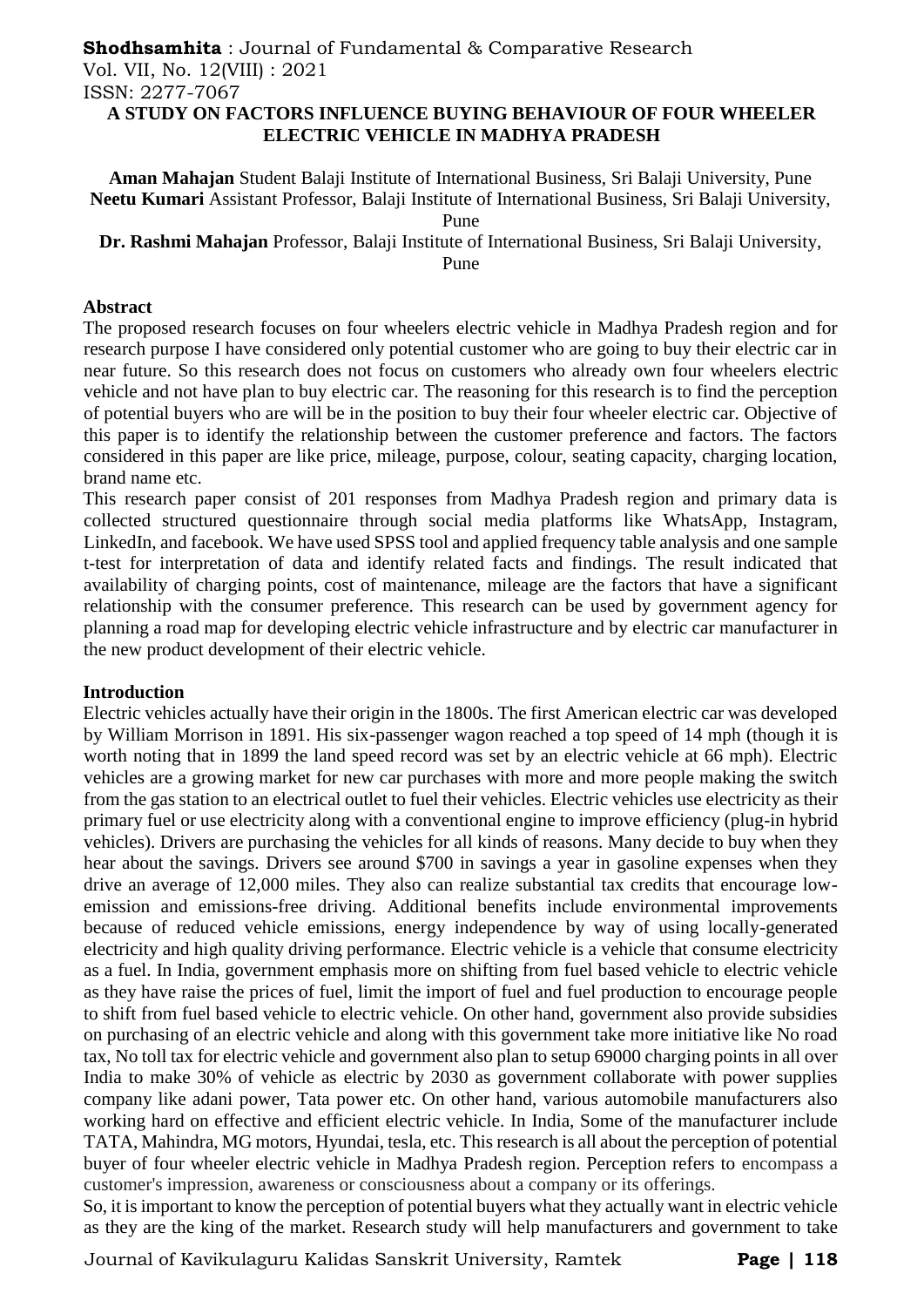Vol. VII, No. 12(VIII) : 2021

#### ISSN: 2277-7067

necessary initiative to develop electric vehicle and related infrastructure to encourage people to shift from fuel based vehicle to electric vehicle.

# **Literature review**

As demand for the nonrenewable is increasing day by day so the research stated that EV are cost effective than fuel based vehicle as it have very low maintenance cost. On other hand, they discussed about some characteristics of EV like limited range, rechargeable battery and zero emission, which make EV more ecofriendly and pocket friendly. (**Jabeen, F., Olaru, D., Smith, B., Braunl, T., & Speidel, S, 2012)** 

# **Role of government**

Still India needs a lot of improvement relevant to government policies and developing infrastructure for Electric Vehicle. Government policies like FAME needs to be updated on regular basis. The study also stated that the barriers currently the consumers facing and range anxiety is one of the biggest challenge for consumer. (**Mr. A Rakesh Kumar, 2019)** 

EV require heavy investment and private investors are less willing to invest until demand for the EV increases. On the other hand people also less willing to buy unless they know about effective charging points. Study also stated that despite of various government policies consumer have main disadvantage of EV is infrastructure. Study identified the strategy of demand and supply for EV. According to the author, by reducing cost of ownership we can increase the demand and it also improve production cost of EV. Advances in battery technology can be useful if consumer are disconnected due to limitation of EV range. (**Pandey, D., Manocha, D., & Saini, D, 2020).** 

This research study stated that the time has finally come to introduce pollution free E.V's. But the main challenge is customer satisfaction  $\&$  it will only be obtained when issues like high cost, limited range, etc. will be solved through research. India needs to heavily invest in the electricity generation like Hydro-Power Plants, Renewable Energy, Nuclear Energy, etc. to meet the growing demands of the electricity in our country and also to feed the electric vehicles with this electricity generated. At the end, it becomes necessary to modify the present Indian Industry and Power Generation Sector for the development and commercialization of the electric and hybrid vehicles for the public transportation. (**LUTHRA, G., 2017).** 

# **Infrastructure and challenges**

Being a nascent player in EV transportation, the most important barriers identified include state Government Incentives and Consumer Characteristics. All Consumers are enthusiastic to reduce pollution reduction but the various costs is high (purchasing cost, minimum operating cost, vehicle cost, payback period, operating cost, maintenance cost and electricity cost, resale) .hence, a costeffective vehicle is required for the Indian markets. Participants in industry meets arranged by the Centre for Future Mobility in Delhi and Chennai mentioned high acquisition cost as the top restraint to EV penetration. The charging infrastructure, the electric vehicle performance safety concerns and new user anxiety affect EV adoption strongly Thus, in the perception of researcher, penetration pricing strategy is more suitable for Indian automobile sector which has a lot of middle class consumers . This indicates that Indian automobile policymakers must act on it to take advantage of growth in this sector as a lot of national fuel can be conserved by using these electric vehicles along with reduced emissions. **(Dr.Beena John Jiby &Dr .Rakesh Shirase, 2019).**

The study found that mobility and recharging characteristics were found to be most significant factors while RTO norms was considered to be the least significant characteristic affecting the buying decision of electric cars. The model developed from our study was 88% accurate and hence can be used for predicting the buying behaviour of customer. This study is of prime importance to the companies who wanted to launch electric cars in India. Based on the results of the study, the companies should increase its efforts to do promotion based on the significant factors of electric cars. **(Motwani, D. B., & Patil,** 

#### **A., 2019)**

The findings from the study are the critical roles of sharing economy and public utilities in the promotion of EV adoption, given the high cost of EV, lack of infrastructure and poor purchasing power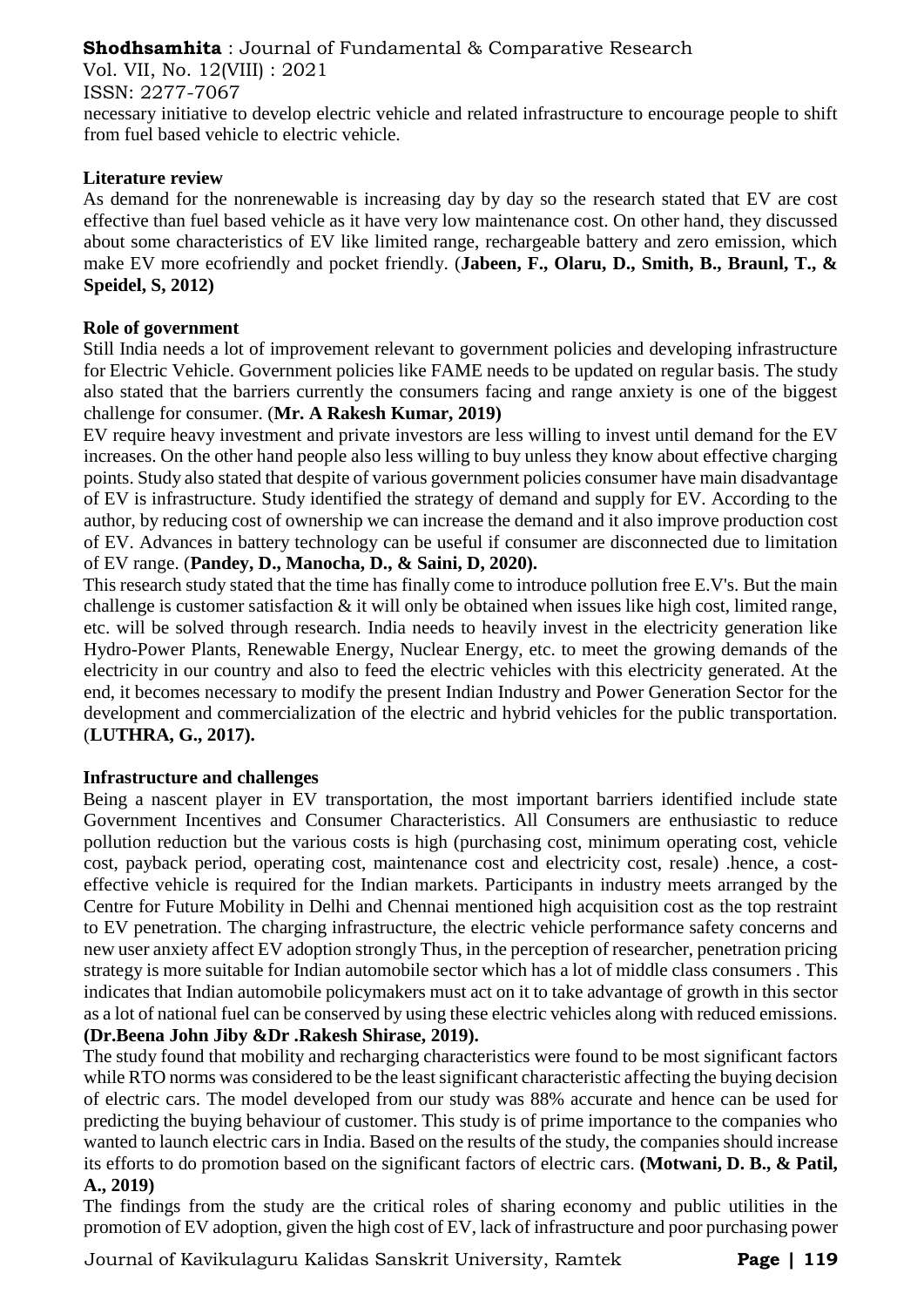Vol. VII, No. 12(VIII) : 2021

# ISSN: 2277-7067

of Indian customers. The sharing economy perspective provides various opportunities for the government to manage the resources (electric-powered transport system) optimally. Further, the study compares the global perspective in assigning the target figures. **(Kumar, R., Jha, A., Damodaran, A., Bangwal, D., & Dwivedi, A., 2020).**

We established that vehicular emission is one of the major contributors to air pollution in New Delhi and that the number of vehicles, along with vehicular pollution will continue to increase if no measures were taken. Multiple aspects including policy and behavioural changes that will be required are discussed in the paper. Reduce petrol and diesel based two-wheeler on the road. Offer subsidized shared mobility electric fleet service to this target segment: Sell two-wheeler electric vehicles to this target segment. (**Vidhi, R., & Shrivastava, P., 2018).**

The authors identified 11 key factors influencing the adoption of EVs in this study. The vital considerations regarding the availability of charging technologies, its associated selection dilemma, emerging business models and public policy support were presented and discussed. Market penetration of EVs was found to be influenced mostly by the choice of charging technology. Further, the switching intention of consumers was deliberated upon to highlight the specific technological and psychological preferences of consumers. The accessibility of charging stations emerged as the most influential factor. The research findings indicated that harmony among stakeholders was missing in the Indian EVs ecosystem. Instead, there were discrete efforts by organizations. The EVs ecosystem required collaboration for improved adoption of the EVs. Further, the necessity to rectify the chaotic charging infrastructure in the country was highlighted as a major pain point for customers to adopt EV. **Bhattacharyya, S. S., & Thakre, S. (2020).** 

The efficiency of an electric vehicle when driving 60-100 miles per a single charge raises the question: who will use this car? From a practical purpose, it is still difficult to go by electric vehicle at such long distance. It is unlikely that there are many of those who would buy an electric car for fun and status. In the end, unfortunately, most people almost on the entire territory of the former Soviet Union perceive the electric cars as a beautiful tale and are willing to "vote" for it. In light of the current achievements and challenges, it is necessary to find a real niche for such new 'product' as the electric car. The car is primarily used for comfort. When there are alternative, faster ways of moving around the city, people are stubbornly stuck in traffic. Expansion of roads leads to the fact that in the streets there are more and more cars and all repeats. **Gelmanova, Z. S., Zhabalova, G. G., Sivyakova, G. A., Lelikova, O. N., Onishchenko, O. N., Smailova, A. A., & Kamarova, S. N. (2018, May)**. **Research Question and /or Research Gap** 

Healthy environment leads to healthy life. We all are living in environment It provide us fresh air, water, food etc. to survive happily and healthy so it is our responsibility to protect environment. Today, business world become more complex as India moves towards industrialization, service production, agriculture production as which leads to increase in emissions and poisonous gases where transportation contributes a major role in increasing pollution in India which is nearly more than 50%. Currently, Transportation sector run on the non- renewal resources like petrol which is almost about to end as resources left to serve 20 years more only. Shifting from fuel based vehicle to electric vehicle is considered to be best solution to utilize renewal resources and to reduce the pollution and harmful gases from the fuel based vehicle.

# **Objectives**

- To study the factors influencing the consumers behaviour towards four wheelers electric vehicle on Madhya Pradesh on the basis of price, mileage, colour, seating capacity, car brand, car type, purpose, breakdown assistance, maintenance cost, zero emission, availability of charging points and charging location preferred by the customer.
- **O** Second key objective is to measure the market potential for four wheelers electric vehicle in Madhya Pradesh by identifying interest of consumer in buying four wheelers electric vehicle in near future. **Hypothesis:** There is a significant relationship between the selected factors and consumer preference towards four wheelers electric vehicle.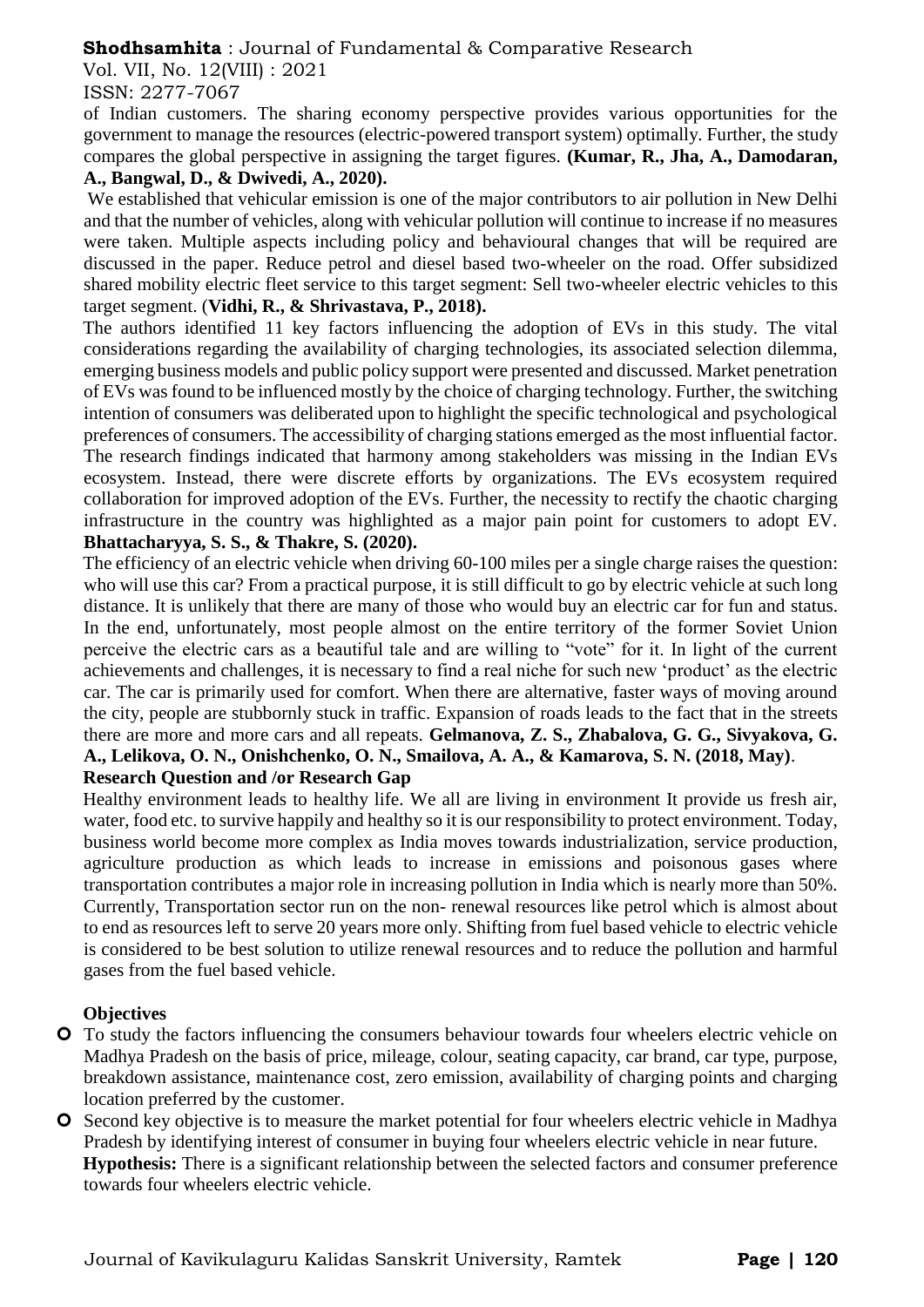Vol. VII, No. 12(VIII) : 2021

ISSN: 2277-7067

# **Research Design**

Understanding the factors influencing the customer preferences towards four wheelers electric vehicle has been carried out in Madhya Pradesh. This studied is carried out on the basis of both primary and secondary data. Primary data is collected by the structured questionnaire. Designed questionnaire has two parts, part one focus on the data related to the demographic characteristics of respondents and the second part measures the model variables. Secondary data has been collected from the variours articles, journals, research paper and websites. This study is descriptive and analytical. Analytical as it involves the analysis of the collected data and information. Respondents are collected by the convenience sampling method. Sample size is 201. Research study emphasized on consumer preference for 4 wheeler electric vehicles in state of Madhya Pradesh. In this study we tried to figure out the potential market for electric vehicles in Madhya Pradesh. This research is not restricted to any particular age group and target the all potential buyers of Madhya Pradesh region who looking forward to buy a four wheeler electric vehicle in near future.

# **Data Analysis: Reliability test**

According to reliability test, we can conclude that research data is reliable as "good". We got alpha value as .869 which is more than p value 0.7. **I**n survey, we asked responded like how much they considered price as factor while go for electric car? According to the data **78.6%** of the total respondent are considered the price as an important factor while go for electric car but on other hand remaining respondent (**21.4%)** are the neutral or not consider price as an important factor. Company should take care of price as well while pricing their products.

One-Sample Statistics

|                                                           |     | Mean Std.  |           | Std. | Error |
|-----------------------------------------------------------|-----|------------|-----------|------|-------|
|                                                           |     |            | Deviation | Mean |       |
| Based on below mention factors, rate your preferences for |     | 4.10 1.034 |           | .073 |       |
| electric car-                                             | 201 |            |           |      |       |
| [PRICE]                                                   |     |            |           |      |       |

#### **One-Sample Test**

|                                                                                       | Test Value = $0$ |    |             |                                  |                                      |                            |  |
|---------------------------------------------------------------------------------------|------------------|----|-------------|----------------------------------|--------------------------------------|----------------------------|--|
|                                                                                       |                  | df | Sig.<br>(2- | Mean<br>tailed) Difference Lower | 95%<br>Interval of the<br>Difference | Confidence<br><b>Upper</b> |  |
| Based on below mention factors, rate your<br>preferences for electric<br>car- [PRICE] | 56.186           |    | 200.000     | 4.100                            | 3.96                                 | 4.24                       |  |

According to above analysis, as we can see p<0.001, **hence we reject null hypothesis**. There we conclude, price has very important role to play in buying CONSUMER PREFERENCE of people if they plan to buy electric car.

# **Rate your preferences for electric car on the basis of Mileage**

If we talk about the consumer preference towards mileage so according to the responses **81.1%** of the respondent considered mileage as an important factor while shifting towards electric car. On other hand, very less people considered mileage as an important factor. According to this research, mileage is among top three factors that people are consider as while buying electric car, mileage is the first question that arises by the customer.

# **What minimum mileage would you expect from an electric car in a single charge?**

Mileage is an important factor, which shows that how many km car can run in a single charge? According to the data, **45%** of respondents are considered minimum mileage as **301 km – 400 km**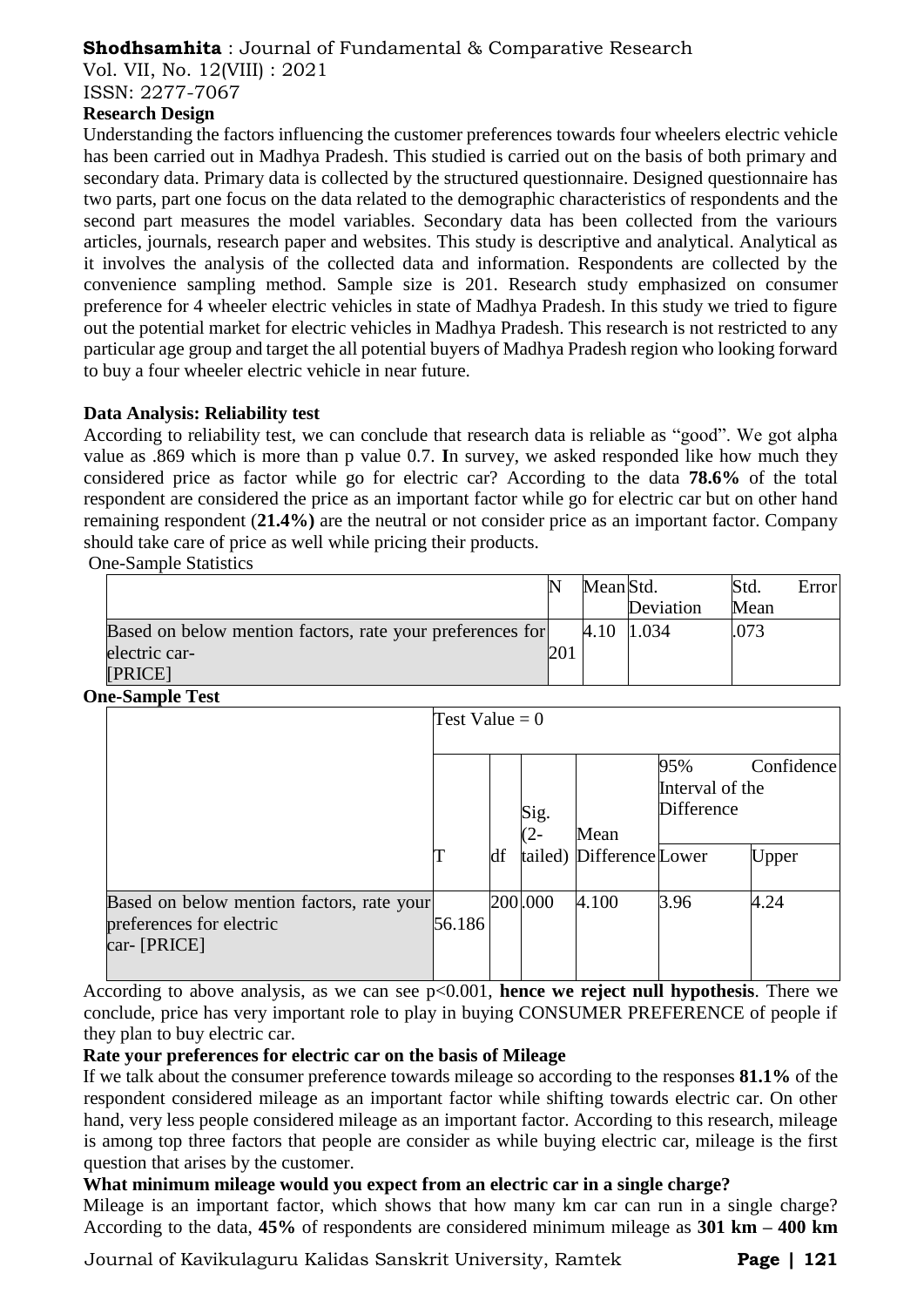Vol. VII, No. 12(VIII) : 2021

ISSN: 2277-7067

**per charge** followed by **26.9%** respondent considered minimum mileage as 401 km – 500 km per charge. So company should more focus on production of electric car with minimum mileage of 300 km per charge.

# **One-Sample Statistics**

|                                                                                                   | Mean | Std.<br>Deviation | Std. Error<br>Mean |
|---------------------------------------------------------------------------------------------------|------|-------------------|--------------------|
| Based on below mention 201<br>factors, rate<br>your<br>preferences for electric<br>car- [MILEAGE] | 4.20 | .971              | .069               |

One-Sample Tool

| ве-защие тем                                                                                                   |                  |                 |                           |                   |                         |
|----------------------------------------------------------------------------------------------------------------|------------------|-----------------|---------------------------|-------------------|-------------------------|
|                                                                                                                | Test Value = $0$ |                 |                           |                   |                         |
|                                                                                                                |                  | $(2 -$          |                           | 95%<br>Interval   | Confidence<br>of<br>the |
|                                                                                                                |                  |                 |                           | <b>Difference</b> |                         |
|                                                                                                                | Df               | Sig.<br>tailed) | Mean<br><b>Difference</b> | Lower             | Upper                   |
| Based on below<br>mention factors, 61.3<br>your 71<br>rate<br>preferences<br>for<br>electric car-<br>[MILEAGE] | 200              | .000            | 4.204                     | 4.07              | 4.34                    |

According to above analysis, as we can see p<0.001, **hence we reject null hypothesis**. There we conclude, mileage has very important role to play in buying behaviour of people if they plan to buy electric car.

# **Rate your preferences for electric car on the basis of charging points?**

No car can run for unlimited distance it need to refuel which is a one of the factor should be consider. According to the responses **78.6%** of the respondent considered availability of charging point is an important factor while go electric car whereas **21.5%** respondent not consider too much giving important to charging points. Company can collaborate with electricity provider for building hyper charging network before launch of the car. Like TATA motors have collaboration with TATA power.

| <b>One-Sample Statistics</b>  |  |      |                       |            |  |  |  |  |
|-------------------------------|--|------|-----------------------|------------|--|--|--|--|
|                               |  |      |                       | Std. Error |  |  |  |  |
|                               |  |      |                       | Mean       |  |  |  |  |
|                               |  | Mean | <b>Std. Deviation</b> |            |  |  |  |  |
| Based on below mention 201    |  | 4.17 | 1.214                 | .086       |  |  |  |  |
| factors,<br>rate<br>your      |  |      |                       |            |  |  |  |  |
| preferences for electric car- |  |      |                       |            |  |  |  |  |
| <b>[AVAILABILITY OF</b>       |  |      |                       |            |  |  |  |  |
| <b>CHARGING POINTS]</b>       |  |      |                       |            |  |  |  |  |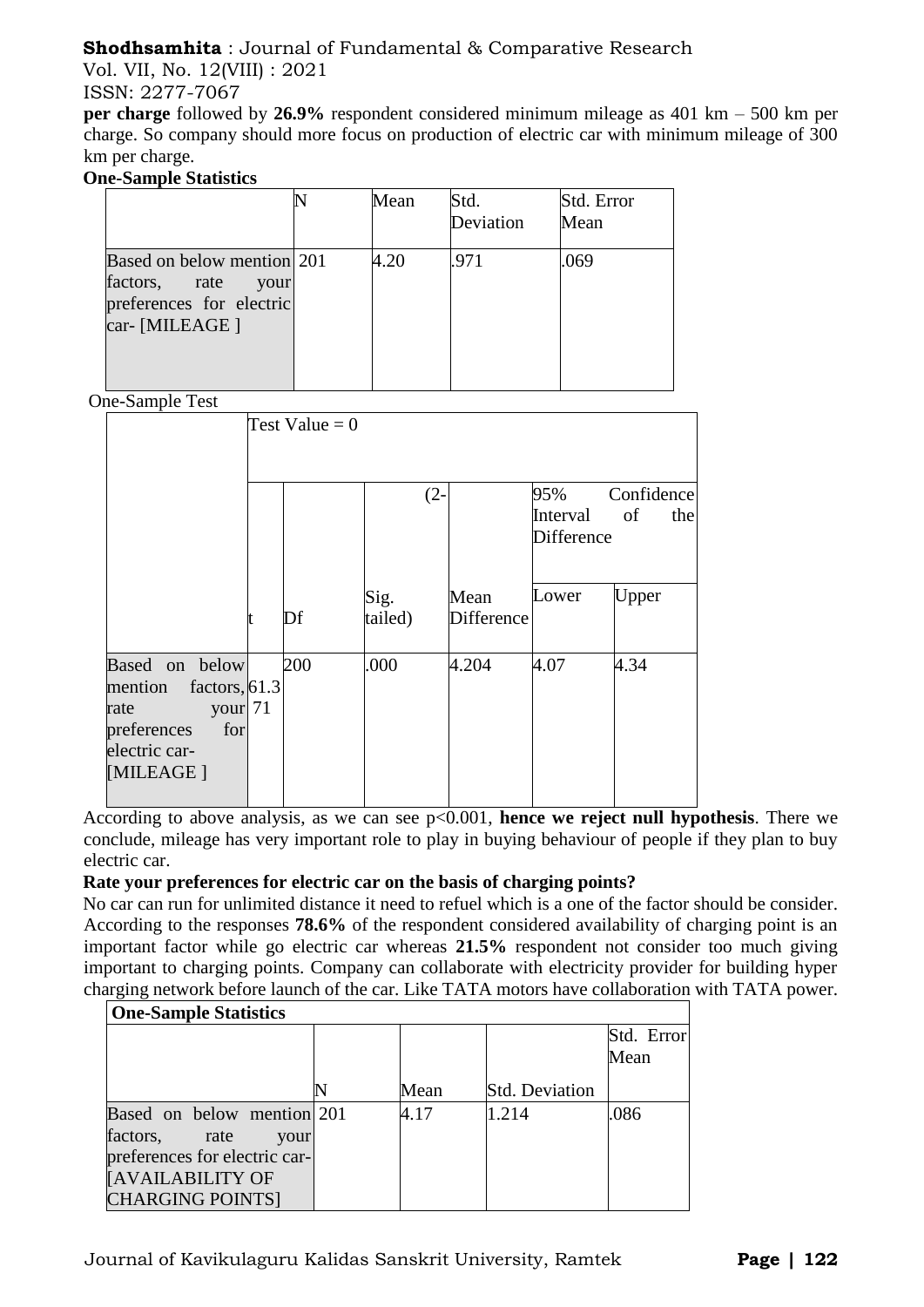# **Shodhsamhita** : Journal of Fundamental & Comparative Research Vol. VII, No. 12(VIII) : 2021

ISSN: 2277-7067

| <b>One-Sample Test</b>                                                                                                                  |                     |    |      |                             |                                             |            |
|-----------------------------------------------------------------------------------------------------------------------------------------|---------------------|----|------|-----------------------------|---------------------------------------------|------------|
|                                                                                                                                         | Test Value<br>$= 0$ |    |      |                             |                                             |            |
|                                                                                                                                         |                     |    |      |                             | 95%<br>Interval of the<br><b>Difference</b> | Confidence |
|                                                                                                                                         |                     |    | Sig. | Mean                        |                                             |            |
|                                                                                                                                         |                     | Df |      | tailed) (2-Difference Lower |                                             | Upper      |
| <b>Based</b><br>on<br>mention factors, rate<br>your preferences for<br>electric<br>car[AVAILABILITY<br>OF<br><b>CHARGING</b><br>POINTS] | below $48.735\,200$ |    | .000 | 4.174                       | 4.01                                        | 4.34       |

According to above analysis, as we can see p<0.001, **hence we reject null hypothesis**. There we conclude, AVAILABILITY OF CHARGING POINTS has very important role to play in buying behaviour of people if they plan to buy electric car.

#### **Rate your preferences for electric car on the basis of breakdown assistant?**

If we talk about factor as breakdown assistance so according to the data **75.1%** of the respondent considered breakdown assistance as an important factor on the other hand, **24.9%** respondent not considered it as an important factor.

# **One-Sample Statistics**

|                            | Mean | Std.      | Std. Error |
|----------------------------|------|-----------|------------|
|                            |      | Deviation | Mean       |
| Based on below mention 201 | 3.98 | 1.104     | .078       |
| factors, rate<br>your      |      |           |            |
| preferences for electric   |      |           |            |
| car-                       |      |           |            |
| <b>[BREAKDOWN</b>          |      |           |            |
| <b>ASSISTANCE</b>          |      |           |            |

| <b>One-Sample Test</b>       |                  |    |                 |                                 |                               |                         |
|------------------------------|------------------|----|-----------------|---------------------------------|-------------------------------|-------------------------|
|                              | Test Value = $0$ |    |                 |                                 |                               |                         |
|                              |                  |    |                 |                                 | 95%<br>Interval<br>Difference | Confidence<br>of<br>the |
|                              |                  | Df | Sig.<br>tailed) | $(2$ -Mean<br><b>Difference</b> | Lower                         | Upper                   |
| Based on<br>below<br>mention | factors, 51.096  |    | 200 .000        | 3.980                           | 3.83                          | 4.13                    |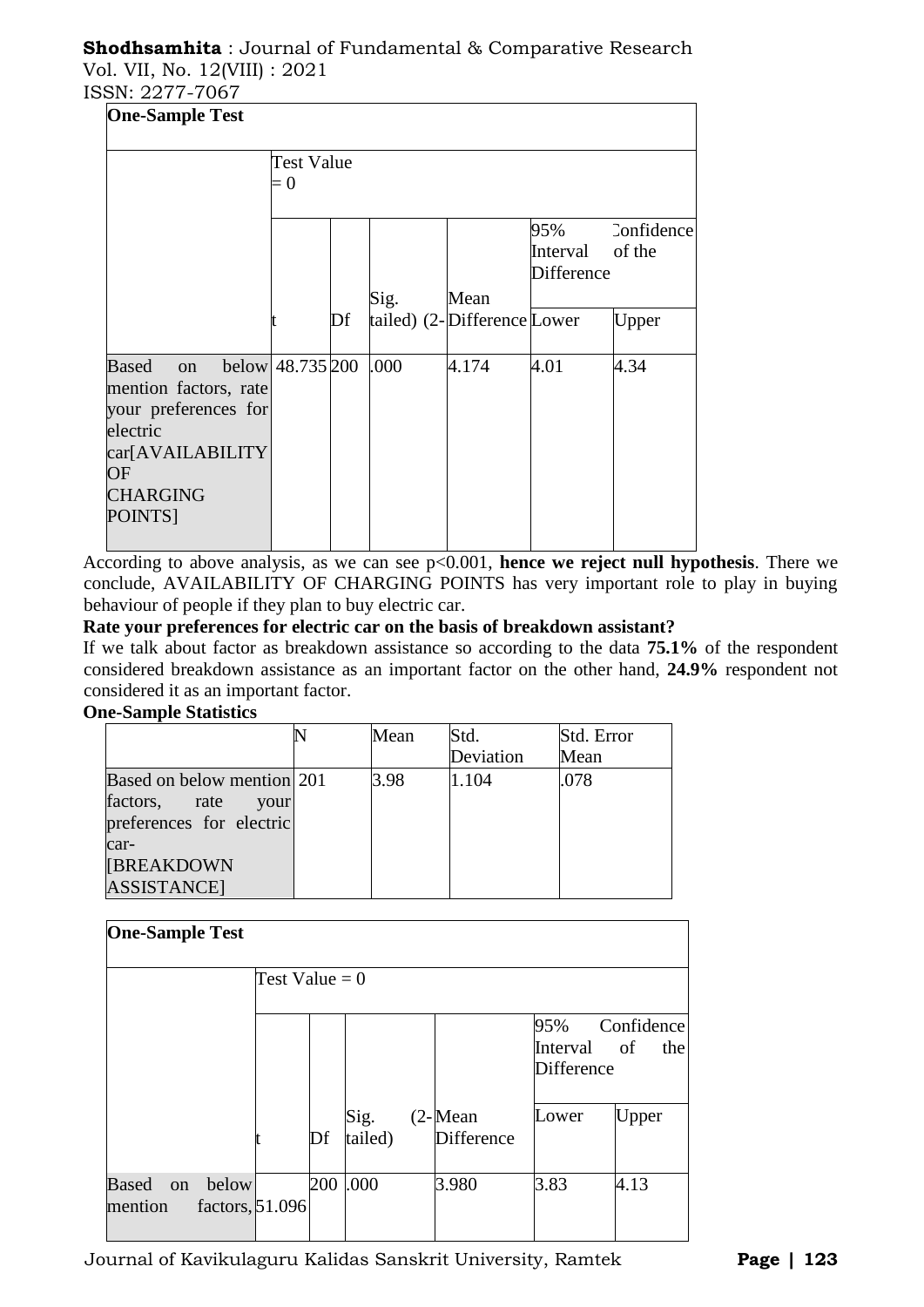# **Shodhsamhita** : Journal of Fundamental & Comparative Research Vol. VII, No. 12(VIII) : 2021

ISSN: 2277-7067

According to above analysis, as we can see p<0.001, **hence we reject null hypothesis**. There we conclude, price has very important role to play in buying behaviour of people if they plan to buy electric car.

# **Rate your preferences for electric car on the basis of seating capacity?**

Perception towards seating capacity may vary consumer to consumer as it depends on the number of family members and design of the car they want. According to the responses 72.6% respondents' rate either 4 or 5 as they considered seating capacity as a important factor. On other hand 18.9% of respondents are neutral and 8.5% respondents not considered seating capacity as an important factor. **One-Sample Statistics**

|                         | Mean | Std.      | Std. Error |
|-------------------------|------|-----------|------------|
|                         |      | Deviation | Mean       |
| Based on<br>below $201$ | 3.96 | 1.011     | .071       |
| mention factors, rate   |      |           |            |
| your preferences for    |      |           |            |
| electric car- [SEATING] |      |           |            |
| CAPACITY]               |      |           |            |

| <b>One-Sample Test</b>                                                                                                        |                |    |                 |                    |                                                           |       |  |
|-------------------------------------------------------------------------------------------------------------------------------|----------------|----|-----------------|--------------------|-----------------------------------------------------------|-------|--|
|                                                                                                                               | Test Value $=$ |    |                 |                    |                                                           |       |  |
|                                                                                                                               |                |    | $(2 -$          |                    | 95%<br>Confidence<br>Interval of the<br><b>Difference</b> |       |  |
|                                                                                                                               |                | Df | Sig.<br>tailed) | Mean<br>Difference | Lower                                                     | Upper |  |
| Based on below 55.441 200<br>mention factors,<br>rate<br>your<br>preferences for<br>electric<br>car-<br>[SEATING<br>CAPACITY] |                |    | .000            | 3.955              | 3.81                                                      | 4.10  |  |

According to above analysis, as we can see p<0.001, **hence we reject null hypothesis**. There we conclude, SEATING CAPACITY has very important role to play in buying behaviour of people if they plan to buy electric car.

#### **Rate your preferences for electric car on the basis of zero emission?**

Zero emission is the only factor based on which government try to promote electric vehicle industry. Data shows how much people are actually cares about pollution. According to the responses 70.3% of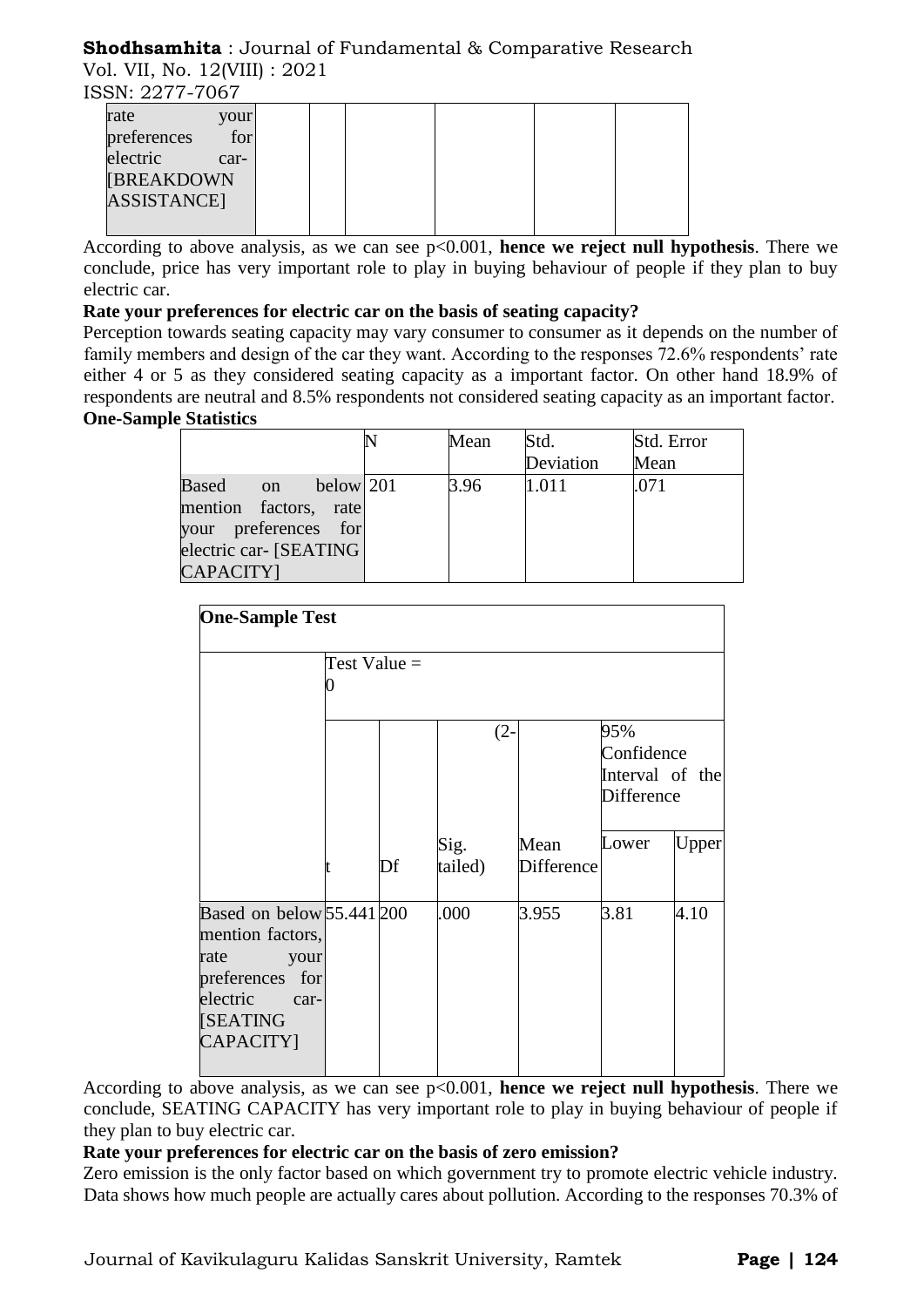Vol. VII, No. 12(VIII) : 2021

ISSN: 2277-7067

total respondents are highly concern about pollution as they considered zero emission as an important factor. On other hand, 17.9% respondent are not sure they are neutral. **One-Sample Statistics**

|                                                                                                                              | Mean | Std.<br>Deviation | Std. Error<br>Mean |
|------------------------------------------------------------------------------------------------------------------------------|------|-------------------|--------------------|
| Based on below mention 201<br>factors,<br>rate<br>your<br>preferences for electric<br><b>ZERO</b><br>car-<br><b>EMISSION</b> | 3.94 | 1.147             | .081               |

| <b>One-Sample Test</b>                                                                                                        |                            |    |                 |                    |                                      |                         |
|-------------------------------------------------------------------------------------------------------------------------------|----------------------------|----|-----------------|--------------------|--------------------------------------|-------------------------|
|                                                                                                                               | <b>Test Value</b><br>$= 0$ |    |                 |                    |                                      |                         |
|                                                                                                                               |                            |    | $(2 -$          |                    | 95%<br>Interval<br><b>Difference</b> | Confidence<br>of<br>the |
|                                                                                                                               |                            | Df | Sig.<br>tailed) | Mean<br>Difference | Lower                                | Upper                   |
| Based on below mention factors, rate 48.689 200 .000<br>preferences<br>for<br>electric<br>your<br>car[ZERO<br><b>EMISSION</b> |                            |    |                 | 3.940              | 3.78                                 | 4.10                    |

According to above analysis, as we can see p<0.001, **hence we reject null hypothesis**. There we conclude, ZERO EMISSION has very important role to play in buying behaviour of people if they plan to buy electric car.

# **Rate your preferences for electric car on the basis of cost of maintenance?**

Electric cars required low maintenance cost comparatively because electric vehicle does not consist of engine, but it based on battery. According to the responses 76.2% respondents are considered cost of maintenance as an important factor while purchasing electric cars.

#### **One-Sample Statistics**

|                                                                                                                       | Mean | Std. Deviation Std. Error | Mean |
|-----------------------------------------------------------------------------------------------------------------------|------|---------------------------|------|
| Based on below mention 201<br>factors, rate your<br>preferences for electric<br>car- [COST OF<br><b>MAINTENANCE</b> ] | 4.10 | 1.102                     | .078 |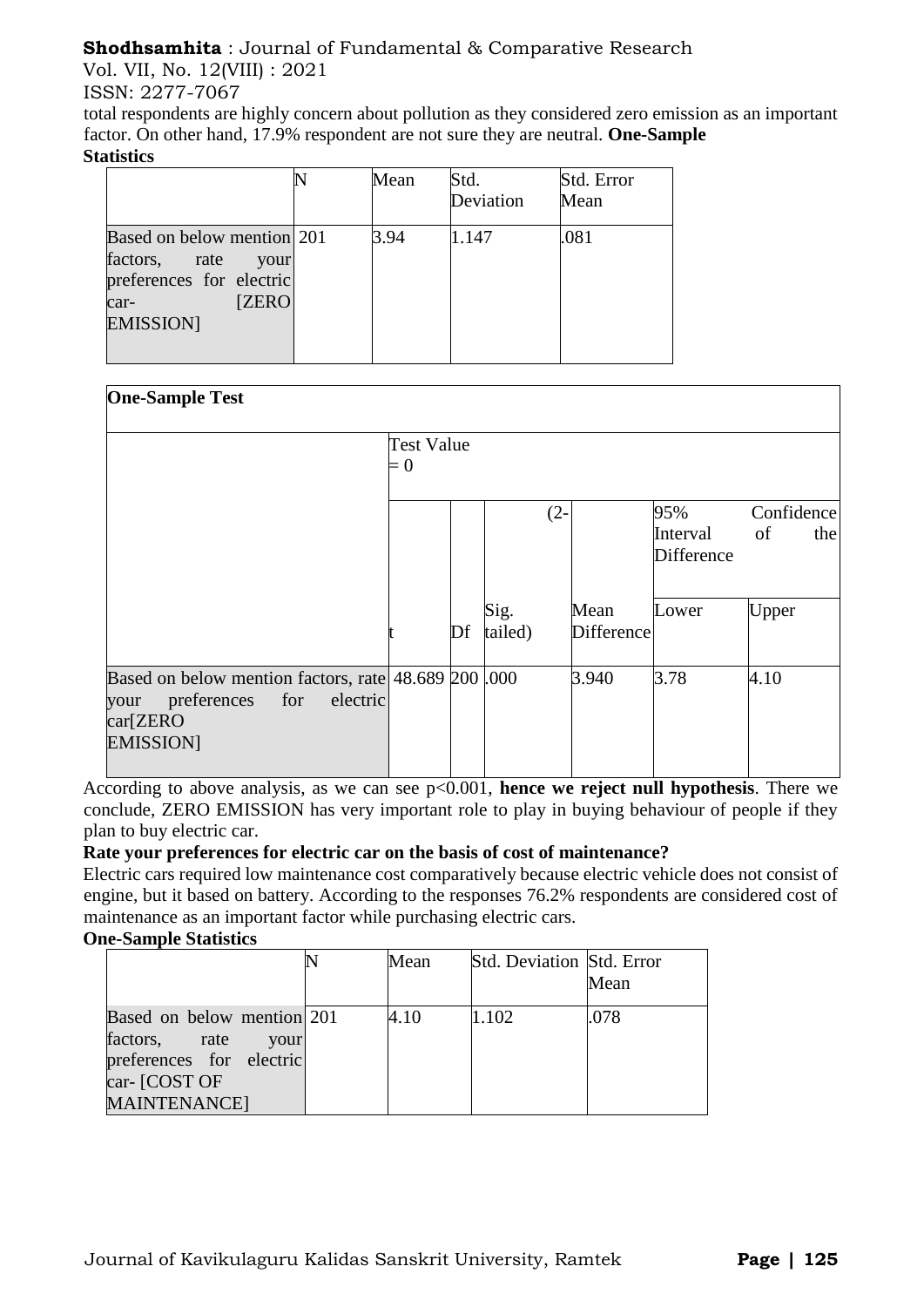# **Shodhsamhita** : Journal of Fundamental & Comparative Research Vol. VII, No. 12(VIII) : 2021

ISSN: 2277-7067 One-Sample Test

| пріс тем                                                                                                      |                  |    |                 |        |                          |                   |                         |
|---------------------------------------------------------------------------------------------------------------|------------------|----|-----------------|--------|--------------------------|-------------------|-------------------------|
|                                                                                                               | Test Value = $0$ |    |                 |        |                          |                   |                         |
|                                                                                                               |                  |    |                 | $(2 -$ |                          | 95%<br>Interval   | Confidence<br>of<br>the |
|                                                                                                               |                  |    |                 |        |                          | <b>Difference</b> |                         |
|                                                                                                               |                  | Df | Sig.<br>tailed) |        | Mean<br>Difference Lower |                   | Upper                   |
|                                                                                                               |                  |    |                 |        |                          |                   |                         |
| Based on<br>mention factors, rate<br>your preferences for<br>electric car- [COST]<br>OF<br><b>MAINTENANCE</b> | below 52.813 200 |    | .000            |        | 4.104                    | 3.95              | 4.26                    |
|                                                                                                               |                  |    |                 |        |                          |                   |                         |

According to above analysis, as we can see p<0.001, **hence we reject null hypothesis**. There we conclude, COST OF MAINTENANCE has very important role to play in buying behaviour of people if they plan to buy electric car.

# **Rate your preferences for electric car on the basis of car brand ?**

BRAND NAME is an also an important factor. Although it may vary consumer to consumer based on their loyalty, past experience with product and service , brand reputation, social status etc. according to the responses 66.6% of total respondents are consider brand name is an important factor while go for electric car. On other hand, 22.4% respondents also consider brand name as neutral.19.9% respondents prefer the Tata brand car followed by Tesla, Hundai,Mahindra and MG.

| <b>One-Sample Statistics</b>  |      |      |                       |       |  |  |  |  |  |  |
|-------------------------------|------|------|-----------------------|-------|--|--|--|--|--|--|
|                               |      | Mean | <b>Std. Deviation</b> | Std.  |  |  |  |  |  |  |
|                               |      |      |                       | Error |  |  |  |  |  |  |
|                               |      |      |                       | Mean  |  |  |  |  |  |  |
| Based on below mention 201    |      | 3.88 | 1.044                 | .074  |  |  |  |  |  |  |
| factors,<br>rate              | your |      |                       |       |  |  |  |  |  |  |
| preferences for electric car- |      |      |                       |       |  |  |  |  |  |  |
| <b>[BRAND</b>                 |      |      |                       |       |  |  |  |  |  |  |
| NAME <sub>1</sub>             |      |      |                       |       |  |  |  |  |  |  |

# **One-Sample Test**

|                                                                                             | Test Value = $0$ |    |                 |                           |                                             |       |
|---------------------------------------------------------------------------------------------|------------------|----|-----------------|---------------------------|---------------------------------------------|-------|
|                                                                                             |                  |    | $(2 -$          |                           | 95% Confidence<br>Interval of<br>Difference | the   |
|                                                                                             |                  | df | Sig.<br>tailed) | Mean<br><b>Difference</b> | Lower                                       | Upper |
| Based<br><sub>on</sub><br>mention factors, rate<br>your preferences for<br>electric<br>car- | below 52.642 200 |    | .000            | 3.876                     | 3.73                                        | 4.02  |
| <b>[BRAND</b><br>NAME <sub>1</sub>                                                          |                  |    |                 |                           |                                             |       |

According to above analysis, as we can see  $p<0.001$ , **hence we reject null hypothesis**. There we conclude, BRAND NAME has very important role to play in buying behaviour of people if they plan to buy electric car.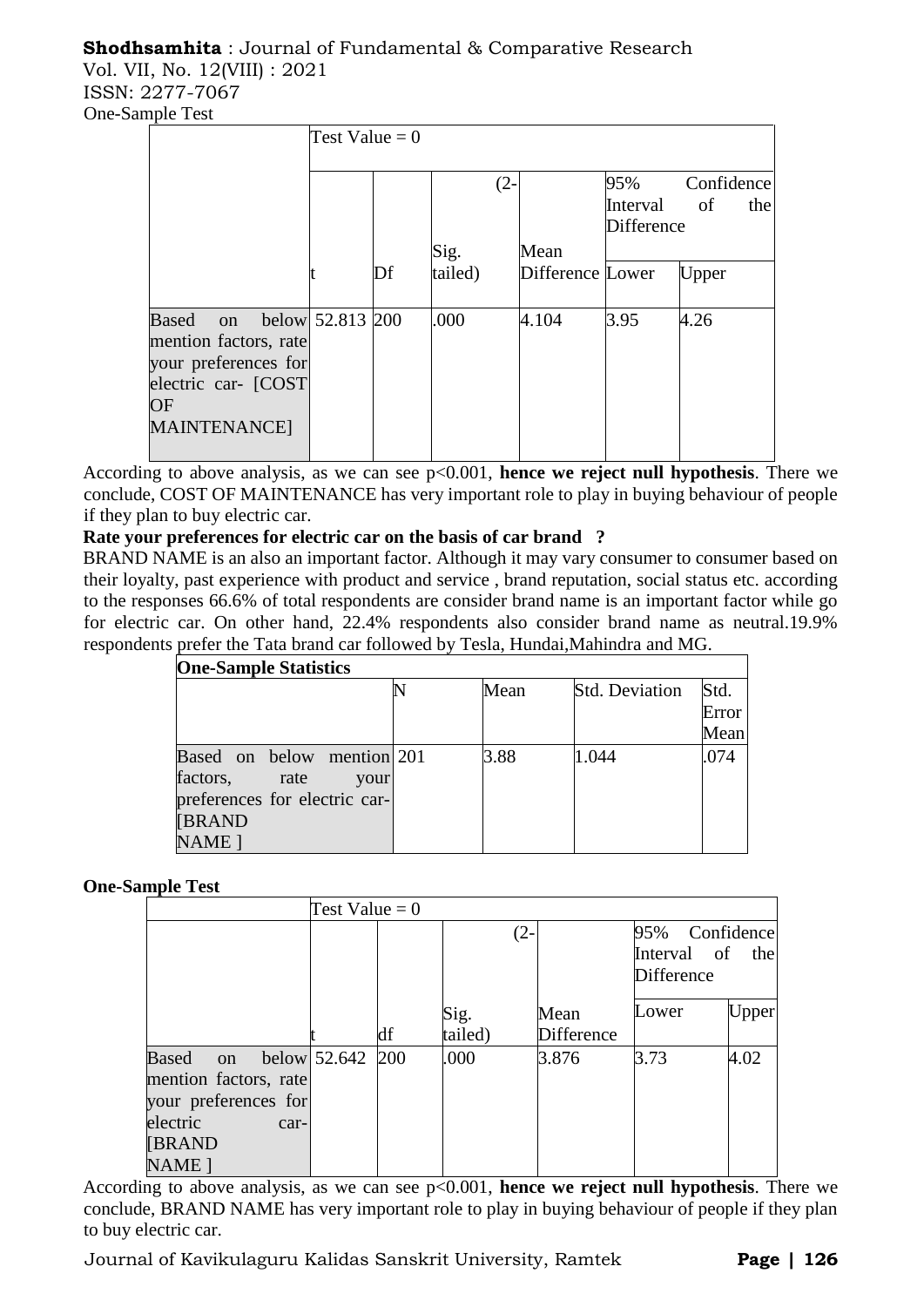Vol. VII, No. 12(VIII) : 2021

ISSN: 2277-7067

# **Do you have any charging station near you?**

When we talk about electric four wheeler so charging points become the first thing that consumer looks for. According to the responses 79.1% respondents does not have charging station near them and that is the only reason why people are not shifting towards electric four wheeler. On other hand only 20.9% people have charging station near them. Basically data shows the scope for the charging station businesses in the state. But here, question arise where we need to plot the charging point so that consumer will not face any charging issue in any kind of travelling may be long or short

# **What would be the preferred location for charging points?**

When we asked the respondents for location for charging points so according to the responses 45.8% of the respondents prefer charging point at home / apartment's parking. On other hand 38.8% respondents prefer charging point at petrol pumps and very less number of respondents prefer highway restaurant and commercial complex. Data shows companies should plot their charging points at petrol pumps and provide home/parking lot fast charging facility. **One-Sample Statistics**

|                                                   | Mean Std. |           | Std. Error |
|---------------------------------------------------|-----------|-----------|------------|
|                                                   |           | Deviation | Mean       |
| What would be the preferred location for charging | 1.08      | 1.097     | .077       |
| points?                                           |           |           |            |

One-Sample Test

| m-Sampic Test                                                                |                  |     |                 |                           |                                                 |       |
|------------------------------------------------------------------------------|------------------|-----|-----------------|---------------------------|-------------------------------------------------|-------|
|                                                                              | Test Value = $0$ |     |                 |                           |                                                 |       |
|                                                                              |                  |     | $(2 -$          |                           | 95% Confidence<br>Interval of the<br>Difference |       |
|                                                                              |                  | df  | Sig.<br>tailed) | Mean<br><b>Difference</b> | Lower                                           | Upper |
| What would be the 13.951<br>preferred location<br>charging<br>for<br>points? |                  | 200 | .000            | 1.080                     | .93                                             | 1.23  |

According to above analysis, as we can see p<0.001, **hence we reject null hypothesis**. There we conclude, location for charging points has very important role to play in buying behaviour of people if they plan to buy electric car.

# **Rate your preferences for electric car based on the colour?**

Colour is one of the factor that is vary consumer to consumer. Depend on consumer's taste and preferences. According to the responses 46.8% people consider this factors as impotent. on other hand, 30.3 % respondents are neutral in terms of colour. So basically data shows, consumer are more inclined towards features and other mentioned factor rather than colour.

Colour may vary consumer to consumer. We know less people are considered colour as important factor but we asked respondents to at least opt the colour. According to the responses

47.3% of people are more inclined towards dark edition electric four wheeler followed by 21.4% respondent inclined towards white colour followed by silver and grey as 14.4% and

12.4% respectively.

| <b>One-Sample Statistics</b>                              |           |                   |            |
|-----------------------------------------------------------|-----------|-------------------|------------|
|                                                           | Mean Std. |                   | Std. Error |
|                                                           |           | Deviation         | Mean       |
| Based on below mention factors, rate your preferences for |           | $3.35 \;   1.196$ | .084       |
| electric car- [COLOUR ]                                   |           |                   |            |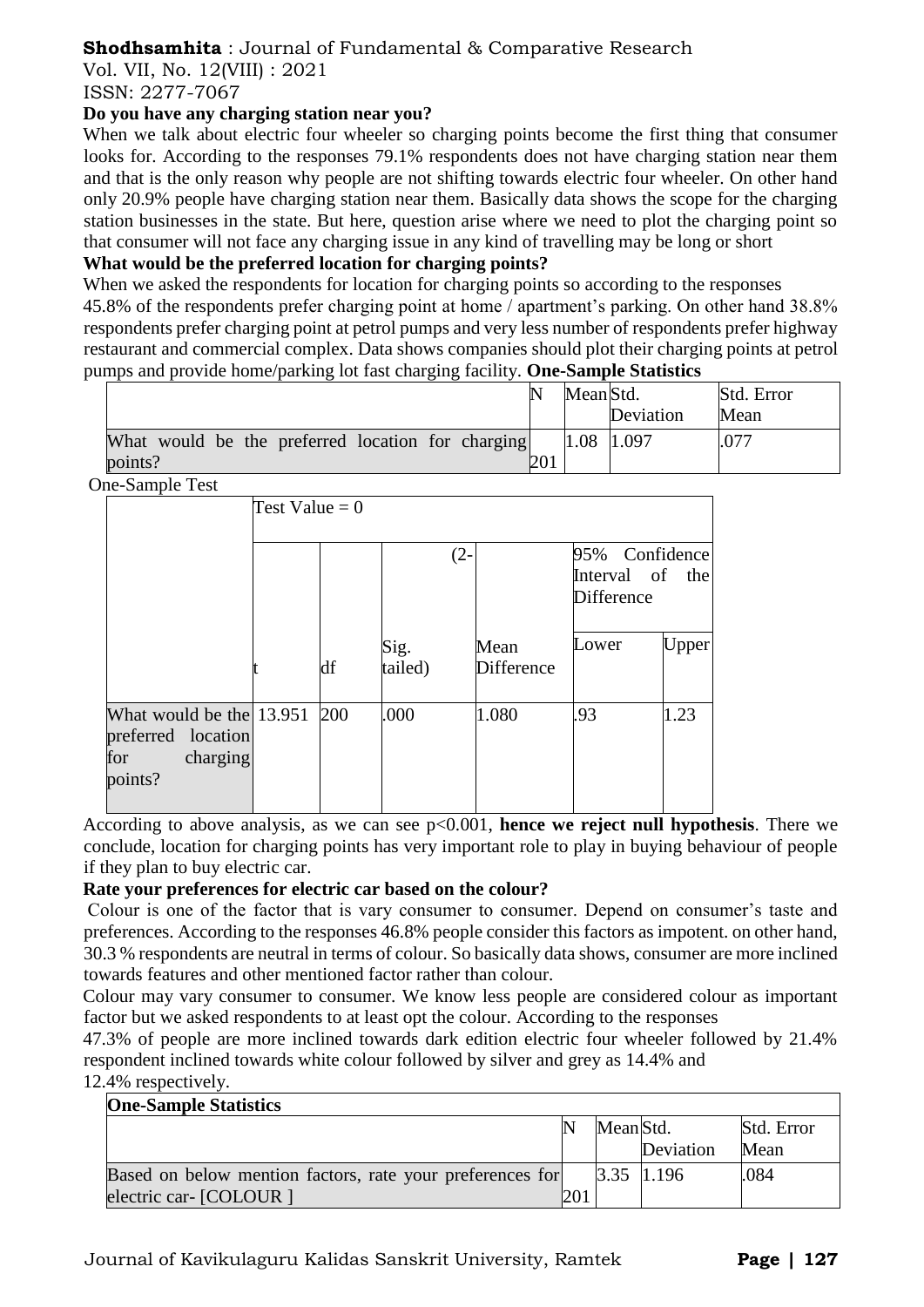Vol. VII, No. 12(VIII) : 2021 ISSN: 2277-7067 **One-Sample Test**

|                                                                                                     | <b>Test Value</b><br>$= 0$ |    |         |        |                  |                        |            |     |       |
|-----------------------------------------------------------------------------------------------------|----------------------------|----|---------|--------|------------------|------------------------|------------|-----|-------|
|                                                                                                     |                            |    |         | $(2 -$ |                  | 95%                    | Confidence |     |       |
|                                                                                                     |                            |    |         |        |                  | Interval<br>Difference | of         | the |       |
|                                                                                                     |                            |    | Sig.    |        | Mean             |                        |            |     |       |
|                                                                                                     |                            | df | tailed) |        | Difference Lower |                        |            |     | Upper |
| Based on below mention factors, $39.761$ $200$ $1000$<br>rate your preferences for electric<br>car- |                            |    |         |        | 3.353            | 3.19                   |            |     | 3.52  |
| [COLOUR]                                                                                            |                            |    |         |        |                  |                        |            |     |       |

According to above analysis, as we can see p<0.001, **hence we reject null hypothesis**. There we conclude, COLOUR has very important role to play in buying behaviour of people if they plan to buy electric car.

**Based on below mention factors, rate your preferences for electric car on the basis of purpose?** Purpose create the need for the electric four wheeler as location of charging station and mileage of electric vehicle is completely depends on purpose. According to the responses 68.6% of respondents consider purpose as an important factor which defines the mileage consumer should buy.

# **For what purpose your car utilize mostly?**

If we talk about particularly purpose, according to the response 27.9% respondents utilize car for occasional drive followed by 26.9% respondents utilize cars for commuting to office and 26.9% respondent utilize car for weekend drive followed by 17.4% intercity.

| <b>One-Sample Statistics</b>                              |     |           |              |            |
|-----------------------------------------------------------|-----|-----------|--------------|------------|
|                                                           |     | Mean Std. |              | Std. Error |
|                                                           |     |           | Deviation    | Mean       |
| Based on below mention factors, rate your preferences for |     |           | $3.93$ 1.056 | .074       |
| electric car- [PURPOSE]                                   | 201 |           |              |            |

One-Sample Test

|                                                                                                         | Test Value<br>$= 0$ |    |                         |            |                                      |                         |       |
|---------------------------------------------------------------------------------------------------------|---------------------|----|-------------------------|------------|--------------------------------------|-------------------------|-------|
|                                                                                                         |                     |    |                         |            | 95%<br>Interval<br><b>Difference</b> | Confidence<br>of<br>the |       |
|                                                                                                         |                     | df | Sig. (2-Mean<br>tailed) | Difference | Lower                                |                         | Upper |
| Based on below mention factors, rate 52.768 200 .000<br>your preferences for electric car-<br>[PURPOSE] |                     |    |                         | 3.930      | 3.78                                 |                         | 4.08  |

According to above analysis, as we can see  $p<0.001$ , hence we reject null hypothesis. There we conclude, PURPOSE has very important role to play in buying behaviour of people if they plan to buy electric car.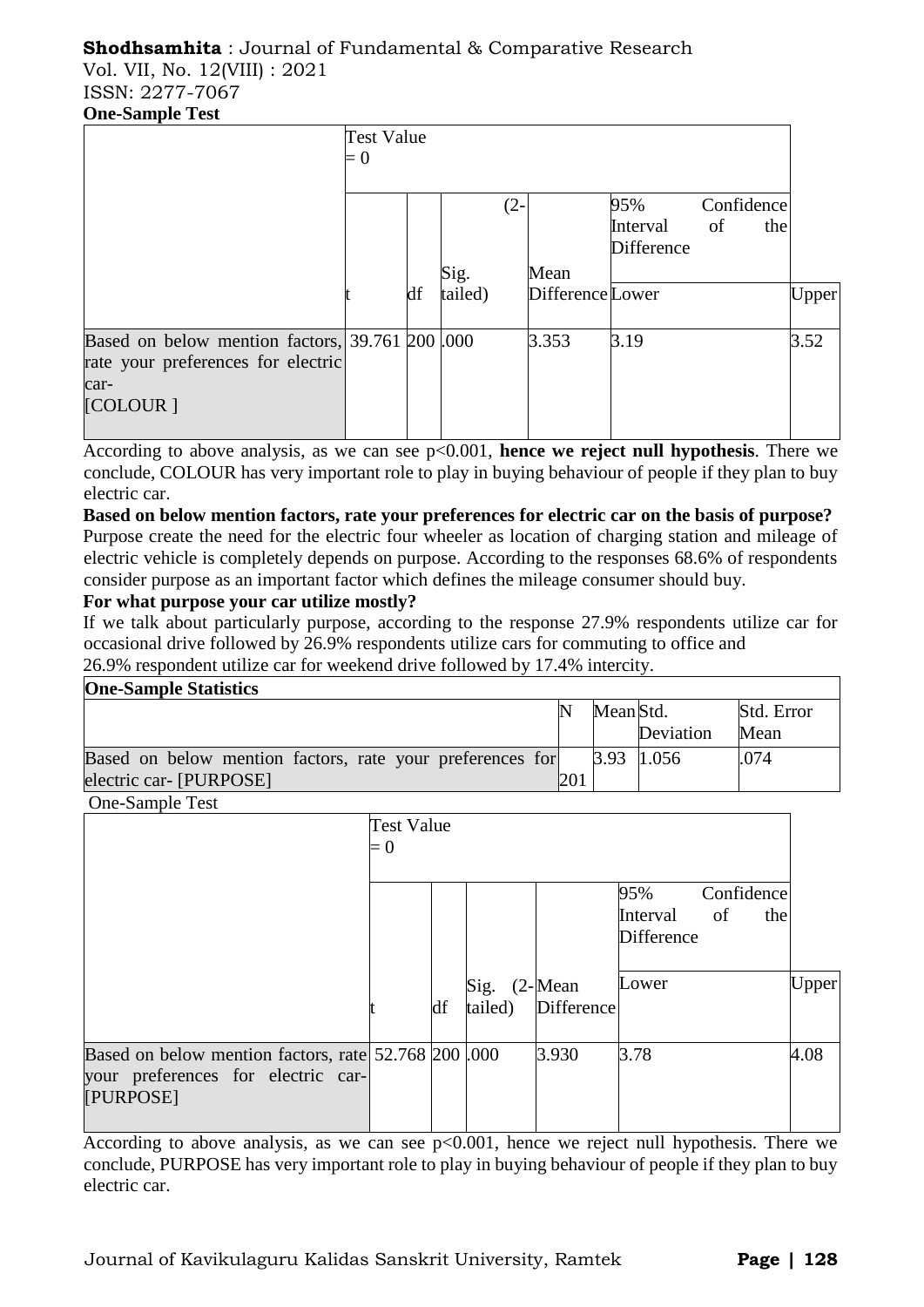Vol. VII, No. 12(VIII) : 2021

ISSN: 2277-7067

# **FINDINGS**

According to data compiled, 68.5% respondents say that they are currently using petrol/diesel car, whereas 21.7% say that they don't have 4 wheelers. Only  $2\%$  are using HYBRID (petrol + electric vehicles)**.** This shows that most of the people are not using electric vehicle and there is huge scope for the four wheeler electric vehicle in Madhya Pradesh region.

When we see top 3 factors affecting buying behavior, most people are more inclined towards Availability of charging points, Cost of maintenance, Mileage**.**

Also almost 79.3% say that they don't have charging station near them which is one of the most preferred factor while buying electric vehicle.45.8% prefer charging points at home/apartment parking and 38.9% prefer at petrol pumps. Social media is most preferred place from where people get to know about electric vehicle. Most favored brand for electric four wheeler vehicle are the Tata followed by the Tesla, Hyundai and Mahindra. Out of 221 respondents, from non-users **73.4%** people say that they look forward to buy electric vehicle in future.

# **SUGGESTION/ RECOMMENDATION**

Hence according to data above, we can say that

- There is huge potential market for electric vehicles in MADHYA PRADESH as most people look forward to buy electric vehicle in future and today most of them are not using electric vehicles.
- Companies can use social media as an advertisement strategy to promote their electric vehicle.
- Companies should work on remote charging points at home/parking and hyper charging networks at fuel stations.
- Companies should more focus on mileage and cost of maintenance.
- Initially companies can work with Sedan electric variant.
- Government should provide initiative to private charging network businesses.

#### **Conclusion**

From the above observation, we can say that consumer believe that electric vehicles have a positive impact on environmental protection and objective information. It is recommended that electric vehicle manufacturing company should highlights the environmental protection and green life like themes to increase consumer's cognition and preferences for electric vehicle. Consumer believe that the number of charging piles for electric vehicle will affect their purchase intension. Therefore, it is suggested that the electric vehicle manufacturers should adopt better battery service strategies and also on the charging points in order to release the difficulty of charging electric vehicle. They have to focus on the development of batteries with higher capacities will favor the use of fastest and most powerful charging points alone with the wireless charging technologies. One of the observation, we can say that customers give most important to the Cost of maintenance and mileage factor before making the purchase decision. Therefore, Manufacturer's should work on the strategies that can reduce the maintenance cost and the help in increasing the mileage for the electric vehicle.

#### **Future Research scope:**

It is recommended that future researchers connect industry and consumers from industrial and technologies prospective of electric vehicle.

Due to time and resources limitation, this research only collected questionnaire from the Madhya Pradesh. Future, researchers can explore their research in different regions to provide references for manufacturing units and government for electric vehicle promotion.

This study doesn't focus on the electric vehicle related technologies. So,it is recommended that researchers can investigate about the technologies related approaches for future research.

#### **References / Bibliography**

1.LUTHRA, GAGANDEEP.(2017,june). STRUGGLES FACED IN THE RESEARCH AND DEVELOPMENT OF ELECTRIC VEHICLES IN INDIA: PRESENT SCENARIO. International